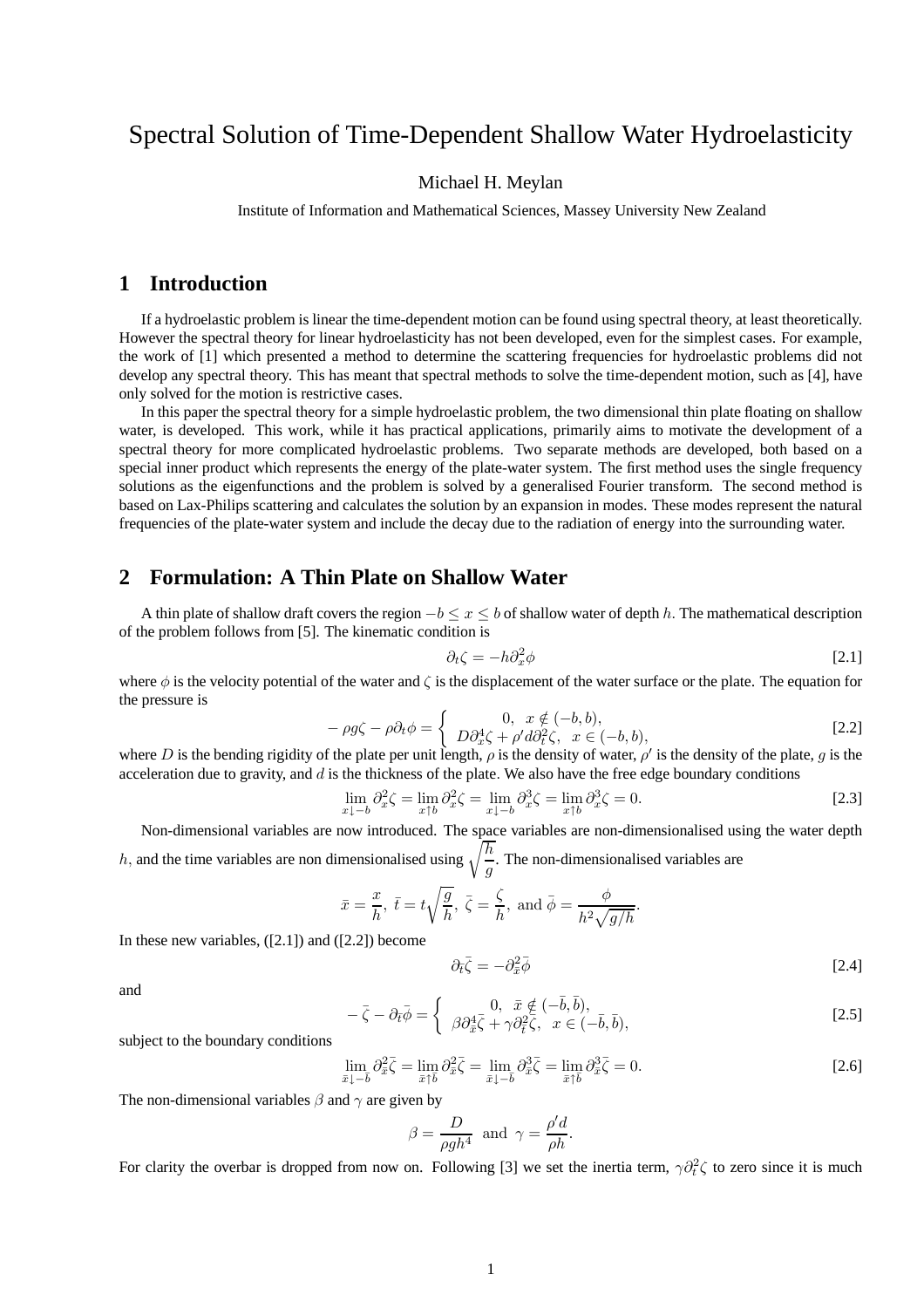smaller than  $\zeta$ . This follows from the fact that  $d \ll h$  and, since the water is shallow, the wavelengths (and hence the frequencies) must be much greater than h so that  $\partial_t^2 \zeta \ll \zeta$ .

### **3 The self-adjoint solution method**

In this section, a solution for the time dependent motion of the plate-water system is developed using the theory of self-adjoint operators. We define a two-component variable  $U(x, t)$  by

$$
U(x,t) = \begin{pmatrix} \phi(x,t) \\ i\zeta(x,t) \end{pmatrix}.
$$
 [3.1]

Equations ([2.4]) and ([2.5]) are now converted to the following equation for  $U$ 

$$
\frac{1}{i}\partial_t U = \mathcal{P}U\tag{3.2}
$$

where

$$
\mathcal{P} = \begin{pmatrix} 0 & 1 + \beta \left( H \left( x - b \right) - H \left( x + b \right) \right) \partial_x^4 \\ -\partial_x^2 & 0 \end{pmatrix}
$$

and H is the Heavyside function. Equation ([3.2]) is also subject to the boundary conditions at the end of the plate given by equation ([2.6]) and the initial condition

$$
U(x,t)_{t=0} = U_0(x) = \begin{pmatrix} \phi_0(x) \\ i\zeta_0(x) \end{pmatrix}.
$$
 [3.3]

The operator  $P$  is self adjoint in the Hilbert space  $H$  with inner product given by the energy. The energy inner product for the two vectors

$$
U_1 = \begin{pmatrix} \phi_1 \\ i\zeta_1 \end{pmatrix} \text{ and } U_2 = \begin{pmatrix} \phi_2 \\ i\zeta_2 \end{pmatrix}
$$

is

$$
\langle U_1, U_2 \rangle_{\mathcal{H}} = \langle \partial_x \phi_1, \partial_x \phi_2 \rangle + \langle (1 + \beta (H (x - b) - H (x + b))) \partial_x^4 \rangle i \zeta_1, i \zeta_2 \rangle.
$$
 [3.4]  
*H* is used to denote the special inner product and the angle brackets without the *H* denote the standard

The subscript  $H$  is used to denote the special inner product and the angle brackets without the  $H$  denote the standard inner product

$$
\langle f(x), g(x) \rangle = \int_{-\infty}^{\infty} f(x) g^*(x) dx.
$$

Since P is self-adjoint the solution to ([3.2]) can be calculated using the eigenfunctions of P. There are two eigenfunctions for each eigenvalue  $\lambda \in \mathbb{R}$ , a unit incoming wave from the left  $(x = -\infty)$  denoted by  $\Phi$ <sup>></sup> and a unit wave incoming from the right ( $x = \infty$ ) denoted by  $\Phi^<$ . The eigenfunctions  $\Phi^>(\lambda, x)$  consist of the two components  $\phi^>(\lambda, x)$ and  $i\zeta^>(\lambda, x)$  given by

$$
\phi^{>}(\lambda, x) = \begin{cases} e^{-i\lambda x} + S_{11}(\lambda) e^{i\lambda x}, & x < -b, \\ \sum_{j=1}^{6} \alpha_{j} e^{\mu_{j}(\lambda)x}, & -b < x < b \\ S_{12}(\lambda) e^{-i\lambda x}, & x > b, \end{cases}
$$
 [3.5]

and

$$
i\zeta^{>}(\lambda, x) = \begin{cases} \n\frac{\lambda e^{-i\lambda x} + \lambda S_{11}(\lambda) e^{i\lambda x}}{\lambda} & x < -b, \\
\frac{-1}{\lambda} \sum_{j=1}^{6} \mu_j(\lambda)^2 \alpha_j e^{\mu_j(\lambda)x}, \quad -b < x < b \\
\lambda S_{12}(\lambda) e^{-i\lambda x}, \quad x > b,\n\end{cases} \tag{3.6}
$$

where  $\mu_i(\lambda)$  are the six roots of the equation

$$
\beta \mu^6 + \mu^2 + \lambda^2 = 0 \tag{3.7}
$$

and the values of  $S_{11}(\lambda)$ ,  $S_{12}(\lambda)$ , and  $\alpha_j$  are chosen so that  $\phi^>(\lambda, x)$  and  $\zeta^>(\lambda, x)$  satisfy the boundary conditions ([2.3]) and the continuity of  $\phi$  and  $\partial_x \phi$  at  $x = \pm b$ . Also, since  $S_{11}$  represents the amplitude of the reflected wave and  $S_{12}$  represents the amplitude of the transmitted wave, conservation of energy requires that  $|S_{11}|^2 + |S_{12}|^2 = 1$ . The eigenfunctions for the wave propagating from the right  $\Phi^{\lt}$  are found similarly.

Since the boundary conditions are symmetric we must have  $S_{22}(\lambda) = S_{11}(\lambda)$  and  $S_{12}(\lambda) = S_{21}(\lambda)$ . Also, the scattering matrix

$$
\mathbf{S}(\lambda) = \begin{pmatrix} S_{11}(\lambda) & S_{12}(\lambda) \\ S_{21}(\lambda) & S_{22}(\lambda) \end{pmatrix} \tag{3.8}
$$

is unitary as a consequence of the Lax-Philips scattering structure which will be discussed in section 4.

Equation ([3.2]) can be solved by a generalised Fourier transform based on the eigenfunctions of the operator  $P$ . The eigenfunctions are orthogonal since  $\mathcal P$  is self-adjoint and the normalising constant is determined by calculating the inner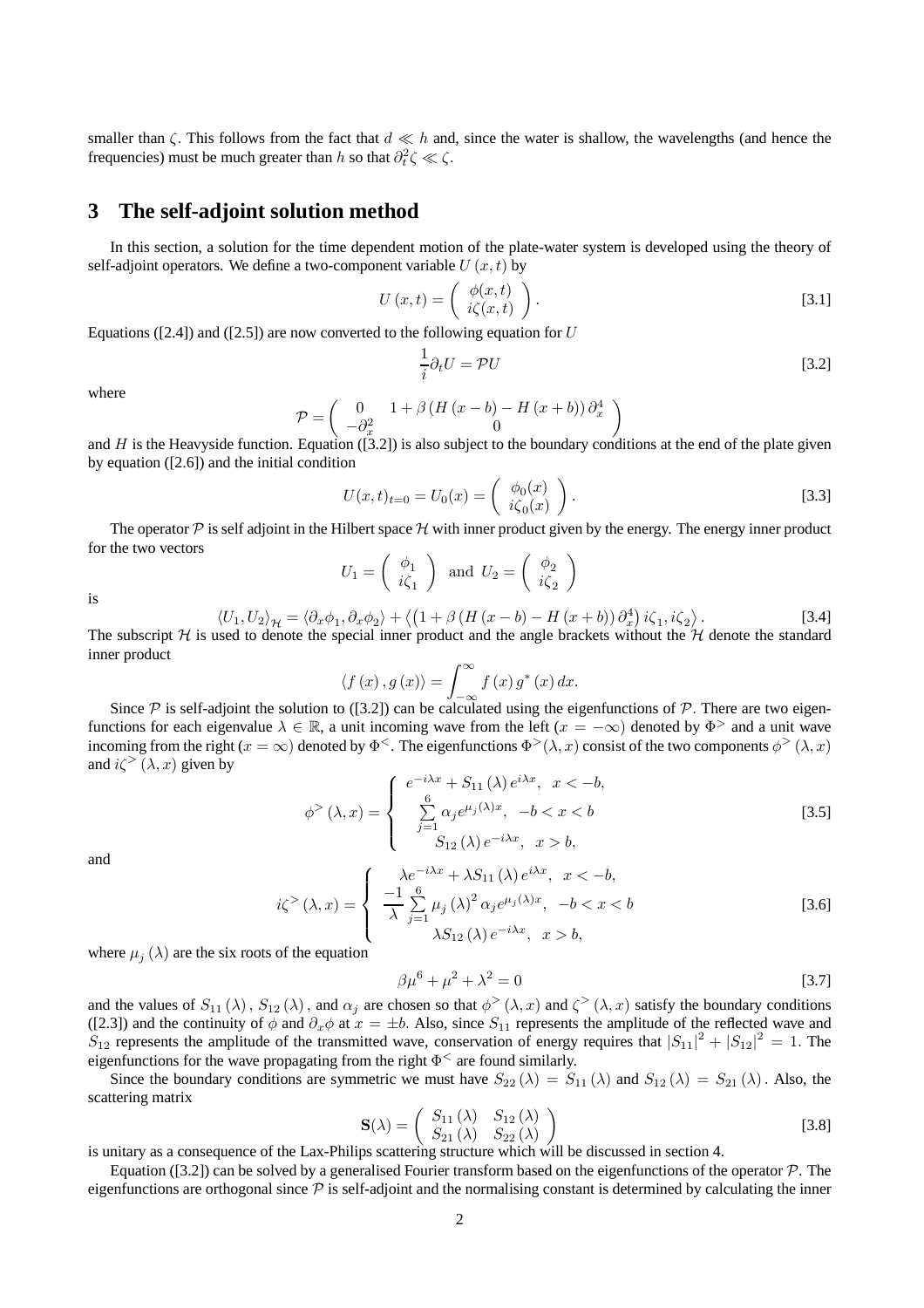product of these eigenfunctions with themselves. These inner products are given by

$$
\langle \Phi^{>} (x, \lambda_1), \Phi^{>} (x, \lambda_2) \rangle_{\mathcal{H}} = 4\pi \delta (\lambda_1 - \lambda_2) \lambda_1^2,
$$
  

$$
\langle \Phi^{<} (x, \lambda_1), \Phi^{<} (x, \lambda_2) \rangle_{\mathcal{H}} = 4\pi \delta (\lambda_1 - \lambda_2) \lambda_1^2,
$$
 [3.9]

and

$$
\langle \Phi^{>} (x, \lambda_1), \Phi^{<} (x, \lambda_2) \rangle_{\mathcal{H}} = 0.
$$
 [3.10]

Using these eigenfunctions the solution to ([3.2]) subject to ([3.3]) is

$$
U(x,t) = \int_{-\infty}^{\infty} \left\langle U_0(x), \frac{\Phi^{\geq}(x,\lambda)}{4\pi\lambda^2} \right\rangle_{\mathcal{H}} \Phi^{\geq}(x,\lambda) e^{i\lambda t} d\lambda
$$
 [3.11]  
+ 
$$
\int_{-\infty}^{\infty} \left\langle U_0(x), \frac{\Phi^{\leq}(x,\lambda)}{4\pi\lambda^2} \right\rangle_{\mathcal{H}} \Phi^{\leq}(x,\lambda) e^{i\lambda t} d\lambda.
$$

## **4 The Lax-Philips Scattering Solution Method**

In this section, a solution to the time-dependent motion of the plate-water system is developed using the Lax-Philips scattering theory ([2]). This solution method will only solve for an initial condition which is zero outside the region of water covered by the plate  $(|x| > b)$ . The basic idea and consequences of the Lax-Philips scattering theory will be outlined here for our specific problem. The Hilbert space  $H$  is decomposed into three subspaces called the incoming, outgoing and scattering spaces. The incoming space, denoted by  $D_-\,$ , consists of all waves travelling towards the plate, either from the left or the right, as appropriate. The outgoing subspace, denoted by  $D_{+}$ , consists of all waves travelling away from the plate, either to the left or right, as appropriate. What remains is called the scattering region, and is denoted by  $K$ . In our problem,  $K$  is nothing more than the potential and displacement under the plate.

We introduce a new operator B which describes the evolution of the plate in the absence of wave forcing. If we again denote the motion of the plate by the two component vector  $U(x, t)$  ([3.1]) then the equation for the motion of the plate in the absence of wave forcing is

$$
\frac{1}{i}\frac{\partial}{\partial t}U = \mathcal{B}U.
$$

This means that B is the infinitesimal generator of the semigroup (dissipative evolution operator) given by restricting the problem to  $K$ , i.e.,

$$
e^{i\mathcal{B}t} = P_K \left.e^{i\mathcal{P}t}\right|_K
$$

where  $P_K$  is the projection onto the subspace K and the  $|_K$  means that the input is restricted to K. Therefore  $e^{i\mathcal{B}t}$  is the evolution of an initial condition which is zero outside K and which is subsequently restricted to  $K$ , i.e. the evolution of the plate motion in the absence of wave forcing.

The solution to the non self-adjoint problem requires the eigenvalues and eigenfunctions of B, sometimes referred to as scattering frequencies or resonances. The eigenvalues of  $\beta$  are found using the analytic extension of the scattering matrix  $\mathbf{S}(\lambda)$  ([3.8]) to  $\mathbb C$  since the eigenvalues of B occur precisely at the singularities of  $\mathbf{S}(\lambda)$ . These singularities are found by a complex integration search method to give a rough estimate and Newton's method to determine their location accurately.

The eigenfunctions of B associated with the eigenvalue  $\lambda_n$  are denoted by  $\Phi^+(\lambda_n, x)$ , and those of B<sup>∗</sup> (the adjoint of B) associated with the eigenvalue  $\lambda_n^*$  are denoted by  $\hat{\Phi}^+ (\lambda_n^*, x)$ . That is,

$$
\mathcal{B}\Phi^+\left(\lambda_n,x\right)=\lambda_n\Phi^+\left(\lambda_n,x\right)
$$

and

$$
\mathcal{B}^*\hat{\Phi}^+\left(\lambda_n^*,x\right)=\lambda_n^*\hat{\Phi}^+\left(\lambda_n^*,x\right).
$$

The eigenfunction  $\Phi^+ (\lambda_n, x)$  is given by

$$
\Phi^{+}(\lambda_{n},x) = \begin{pmatrix} \phi^{+}(\lambda_{n},x) \\ i\zeta^{+}(\lambda_{n},x) \end{pmatrix} = \begin{pmatrix} \sum_{j=1}^{6} \alpha_{j}e^{\mu_{j}(\lambda_{n})x} \\ \sum_{j=1}^{6} -\frac{\alpha_{j}\mu_{j}(\lambda_{n})^{2}}{\lambda_{n}}e^{\mu_{j}(\lambda_{n})x} \end{pmatrix}
$$
[4.1]

where  $\mu_i(\lambda)$  are the six roots of equation ([3.7])

$$
\beta \mu_j (\lambda)^6 + \mu_j (\lambda)^2 + \lambda^2 = 0.
$$

The  $\alpha_i$  are determined by the condition that the waves are of unit amplitude and are outgoing at  $x = -b$ ,

$$
\phi^+(\lambda_n, -b) = e^{i\lambda_n b}, \quad \partial_x \phi^+(\lambda_n, x)|_{x=-b} = i\lambda_n e^{i\lambda_n b},
$$